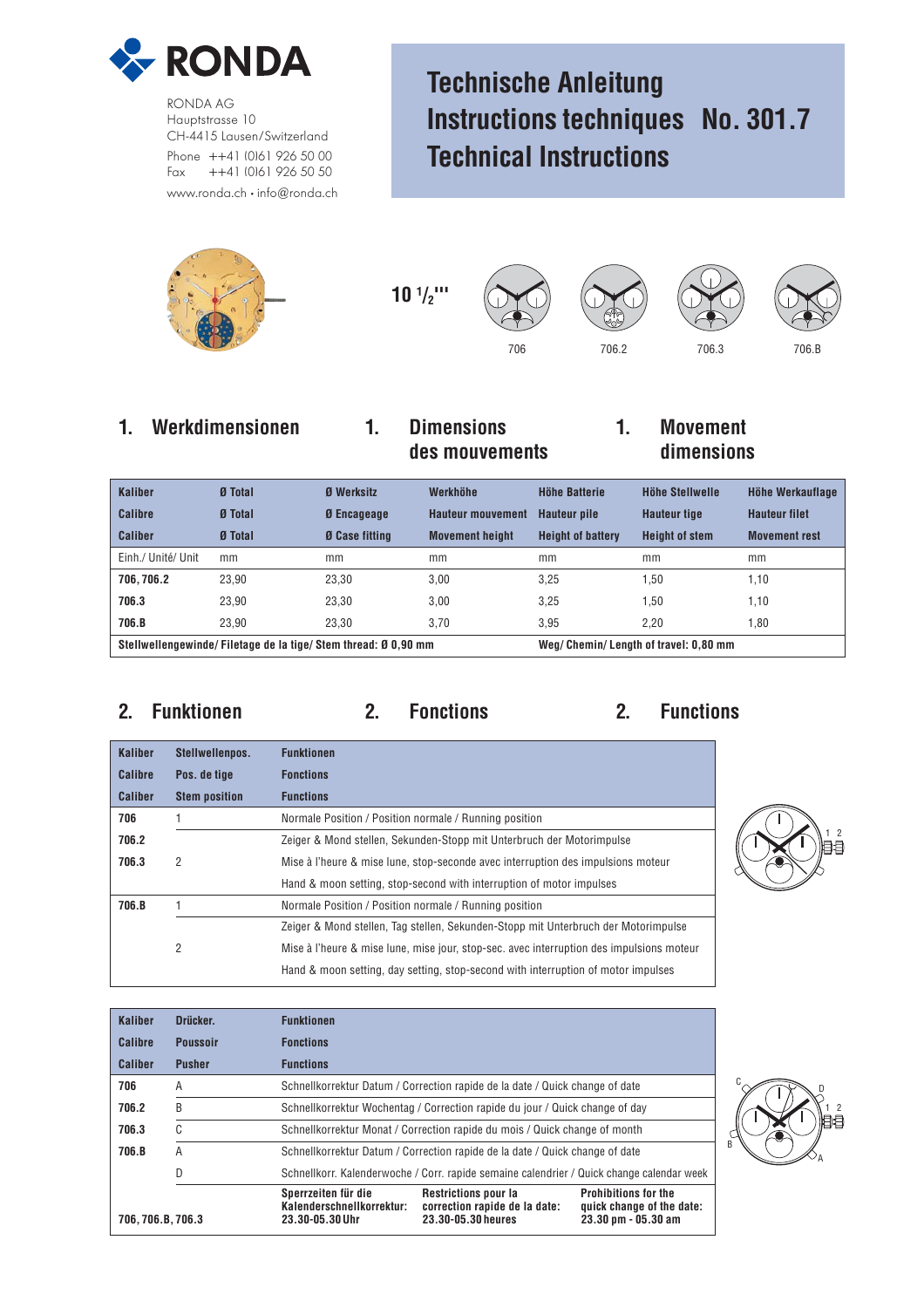# **Werkaufbau Assemblage Assembling**

**10 1/2''' 706 10 1/2''' 706, 706.2**



| Plan No.       | <b>Bestandteile</b> | <b>Fournitures</b>   | <b>Spare Parts</b>        |
|----------------|---------------------|----------------------|---------------------------|
| 2000.442.G     | Werkplatte          | Platine              | Main plate                |
| 2020.120.G.MO1 | Räderwerkbrücke     | Pont rouage          | Train w. bridge           |
| 2030.014.CO    | Zentrumbrücke       | Pont centre          | Centre bridge             |
| 2130.105.G.MO4 | Modul-Abdeckp.      | Couvre module        | Module cover pl.          |
| 3000.131       | Stellwelle          | Tige                 | Stem                      |
| 3001.029       | Kupplungstrieb      | Pignon coulant       | Sliding pinion            |
| 3015.045       | Wippe               | Bascule              | Yoke                      |
| 3017.038       | Winkelhebel         | Tirette              | Setting lever             |
| 3122.043.CO    | Kleinbodenrad       | Roue moyenne         | Third wheel               |
| 3136.095.CO    | Sekundenrad         | Roue secondes        | Second-wheel              |
| 3147.019.CO    | Zwischenrad         | Roue interméd.       | Intermed, wheel           |
| 3305.180.CO    | Minutenrohr         | Chaussée             | Cannon pinion             |
| 3600.015       | <b>Batterie</b>     | Pile                 | Battery                   |
| 3601.049       | Batterie-Kontakt    | <b>Bride contact</b> | <b>Battery contact</b>    |
| 3603.034       | Batterie-Isolation  | Isolateur pile       | <b>Battery insulation</b> |
| 3603.039       | Deckplatte          | Couvre mécan.        | Setting lev. cover        |
| 3612.101       | Modul               | Module               | Module                    |
| 3621.018.RK    | Spule               | <b>Bobine</b>        | Coil                      |
| 3622.014       | Stator              | Stator               | Stator                    |
| 3715.030.RK    | Rotor               | Rotor                | Rotor                     |
| 4000.102       | Schraube            | Vis                  | Screw                     |
| 4000.233       | Schraube            | Vis                  | Screw                     |
| 4000.240       | Schraube            | Vis                  | Screw                     |
| 4000.266       | Schraube            | Vis                  | Screw                     |
| 4010.102       | Schraube            | Vis                  | Screw                     |
| 4010.141       | Schraube            | Vis                  | <b>Screw</b>              |

### **Abweichungen / Divergences / Deviations**

| Cal. 706.B  | Werkseite / Côté mouvement / Movement side                      |               |               |  |  |  |  |
|-------------|-----------------------------------------------------------------|---------------|---------------|--|--|--|--|
| Plan No.    | <b>Bestandteile</b><br><b>Fournitures</b><br><b>Spare Parts</b> |               |               |  |  |  |  |
| 2000.446.G  | Werkplatte                                                      | Platine       | Main plate    |  |  |  |  |
| 2030.013.CO | Zentrumbrücke                                                   | Pont centre   | Centre bridge |  |  |  |  |
| 3136.100.CO | Sekundenrad                                                     | Roue secondes | Second-wheel  |  |  |  |  |
| 3305.256.CO | Minutenrohr                                                     | Chaussée      | Cannon pinion |  |  |  |  |
| 3612.103    | Modul                                                           | Module        | Module        |  |  |  |  |
| 3622.023    | Stator                                                          | Stator        | Stator        |  |  |  |  |
| 3715.065.RK | Rotor                                                           | Rotor         | Rotor         |  |  |  |  |

### **Batterien / Piles / Batteries**

| 706–706.B | Nr. 371  | SR 920 SW          |
|-----------|----------|--------------------|
|           | Dim.ØxH: | $9,50 \times 2,06$ |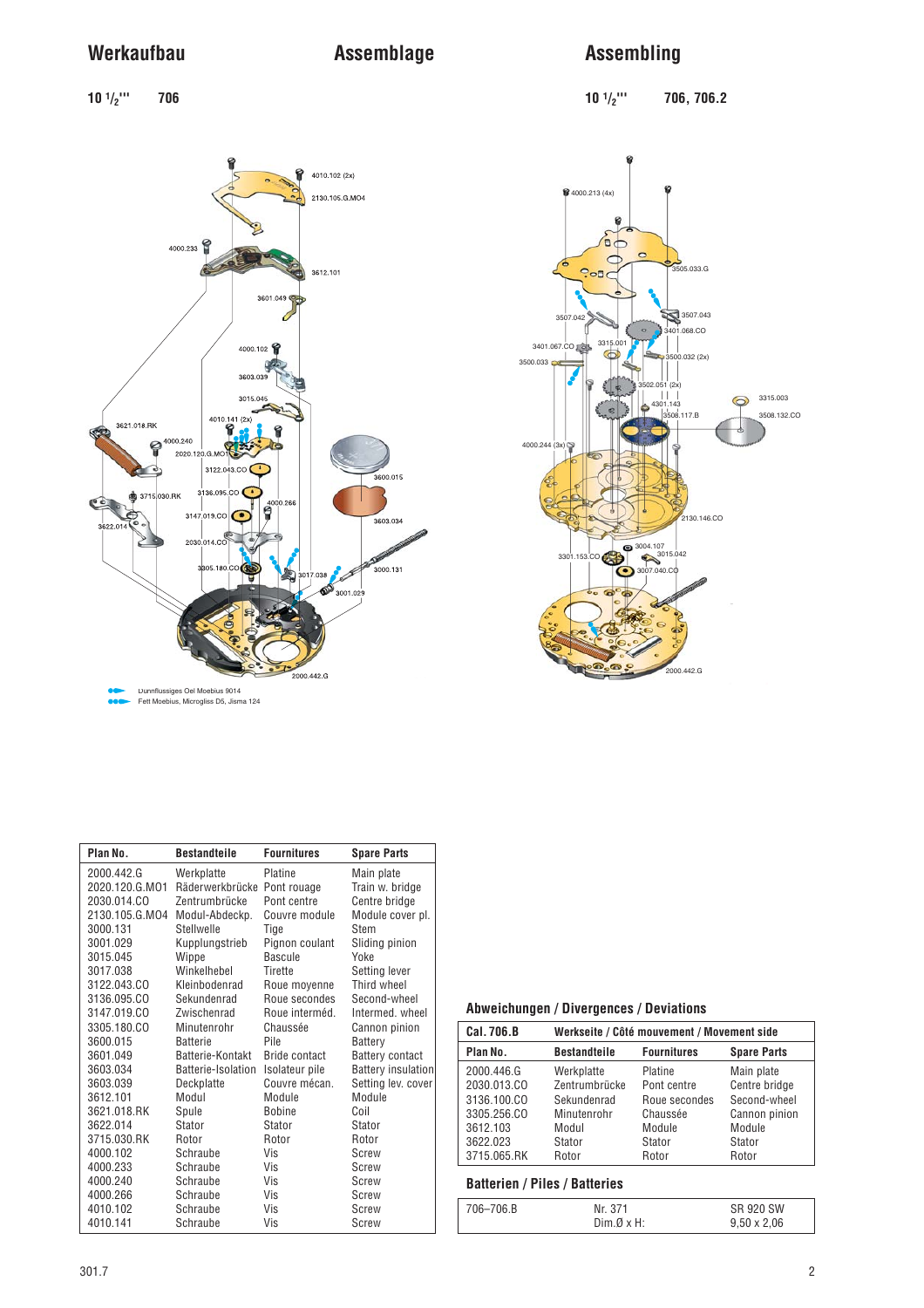**10 1/2''' 706.3**



Dünnflüssiges Oel Moebius 9014 Fett Moebieus, Microgliss D5, Jisma 124

| Plan No.    | <b>Bestandteile</b>           | <b>Fournitures</b>                   | <b>Spare Parts</b>     |
|-------------|-------------------------------|--------------------------------------|------------------------|
| 2130.146.CO | Kalenderplatte                | Plaque calendrier Date ind. plate    |                        |
| 3004.107    | Zeigerstellrad                | Renvoi minuterie                     | Setting wheel          |
| 3007.040.CO | Wechselrad                    | Minuterie                            | Minute wheel           |
| 3015.042    | Wippe unten                   | Bascule dessous                      | Second yoke lower      |
| 3301.153.CO | Stundenrad                    | Canon                                | Hour wheel             |
| 3315.001    | Spreizfeder 2 1/ <sub>2</sub> | Clinguant $2\frac{1}{6}$             | Washer $2 \frac{1}{2}$ |
| 3401.067.CO | Wochentagrad                  | Roue de jour                         | Day wheel              |
| 3401.068.CO | Datumrad                      | Roue quantième                       | Date wheel             |
| 3500.032    | Hebelfeder                    | Ressort                              | Moon and date          |
|             | Mond / Datum                  | quantième & lune jumper spring       |                        |
| 3500.033    | W.-tagradklinke               | Sautoir jour                         | Day jumper spring      |
| 3502.051    |                               | Schaltr. f. Datumr. Roue entraineuse | Date ind. driv. wh.    |
| 3505.033.G  | Deckplatte                    | Couvercle                            | Cover plate            |
| 3507.042    | Drücker Datums.               | Correcteur jour                      | Pusher day             |
| 3507.043    | Drücker Datums.               | Correcteur quant. Pusher date        |                        |
| 3508.117.B  | Mondscheibe                   | Disque lune                          | Moon indicator         |
| 4000.213    | Schraube                      | Vis                                  | Screw                  |
| 4000.244    | Schraube                      | Vis                                  | Screw                  |
| 4301.143    | Niete für Mond                | Plot                                 | Rivet of moon          |

### **Abweichungen / Divergences / Deviations**

| Cal. 706.2              |                            | Zifferblattseite / Côté cadran / Dial side |                          |  |  |  |  |  |
|-------------------------|----------------------------|--------------------------------------------|--------------------------|--|--|--|--|--|
| Plan No.                | <b>Bestandteile</b>        | <b>Fournitures</b>                         | <b>Spare Parts</b>       |  |  |  |  |  |
| 3315.003<br>3508.132.CO | Spreizfeder<br>Mondscheibe | Clinguant<br>Disque lune                   | Washer<br>Moon indicator |  |  |  |  |  |



### **Abweichungen / Divergences / Deviations**

| ADWEIGHUNGH / DIVENGHUES / DEVIAUUNS                                                                                                    |                                                                                                                                                                                       |                                                                                                                                                                                                         |                                                                                                                                       |  |  |  |  |  |  |
|-----------------------------------------------------------------------------------------------------------------------------------------|---------------------------------------------------------------------------------------------------------------------------------------------------------------------------------------|---------------------------------------------------------------------------------------------------------------------------------------------------------------------------------------------------------|---------------------------------------------------------------------------------------------------------------------------------------|--|--|--|--|--|--|
| Cal. 706.3                                                                                                                              |                                                                                                                                                                                       | Zifferblattseite / Côté cadran / Dial side                                                                                                                                                              |                                                                                                                                       |  |  |  |  |  |  |
| Plan No.                                                                                                                                | Bestandteile                                                                                                                                                                          | <b>Fournitures</b>                                                                                                                                                                                      | <b>Spare Parts</b>                                                                                                                    |  |  |  |  |  |  |
| 2130.147.G<br>3401.071.CO<br>3502.028<br>3503.037<br>3505.037.G<br>3507.049                                                             | Kalenderplatte<br>Monatsrad<br>Mitnehmerrad Mt. Entraineur mois<br>Zwischenrad Mt.<br>Deckplatte<br>Korrektor Monat                                                                   | Plaque calendrier<br>Roue de mois<br>Renvoi mois<br>Couvercle<br>Correcteur mois                                                                                                                        | Date ind. plate<br>Month wheel<br>Month finger driv.<br>Setting wheel mt.<br>Cover plate<br>Corrector month                           |  |  |  |  |  |  |
|                                                                                                                                         |                                                                                                                                                                                       |                                                                                                                                                                                                         |                                                                                                                                       |  |  |  |  |  |  |
| Cal. 706.B                                                                                                                              |                                                                                                                                                                                       | Zifferblattseite / Côté cadran / Dial side                                                                                                                                                              |                                                                                                                                       |  |  |  |  |  |  |
| Plan No.                                                                                                                                | <b>Bestandteile</b>                                                                                                                                                                   | <b>Fournitures</b>                                                                                                                                                                                      | <b>Spare Parts</b>                                                                                                                    |  |  |  |  |  |  |
| 2130.145.CO<br>3301.170.CO<br>3301.173.CO<br>3315.009<br>3315.012<br>3401.073.CO<br>3401.074.CO<br>3500.036<br>3505.038.G<br>3505.039.G | Kalenderplatte<br>Stundenrad 52W<br>Stundenrad<br>Spreizfeder<br>Spreizfeder 3 1/ <sub>2</sub><br>Tagesrad 52W<br>Datumrad 52W<br>Feder Tagesrad<br>Deckplatte 52W<br>Halteplatte 52W | Plaque calendrier Date ind. plate<br>Canon 52W<br>Canon<br>Clinguant<br>Clinquant $3 \frac{1}{2}$<br>Roue jour 52W<br>Roue quant. 52W<br>Ressort jour<br>Couvre plag. 52W Cover plate 52W<br>Plaque 52W | Hour wheel 52W<br>Hour wheel<br>Washer<br>Washer $3 \frac{1}{2}$<br>Day wheel 52W<br>Date wheel 52W<br>Day spring<br>Maint. plate 52W |  |  |  |  |  |  |

3505.039.G Halteplatte 52W Plaque 52W Maint. plate 52W 3505.041.G Deckplatte 52W Couvercle 52W Cover plate 52W

3508.136.B Mondscheibe Disque lune Moon indicator

3507.052 Korrektor 52W Correcteur 52W Corrector 52W

Schraube

Moon indicator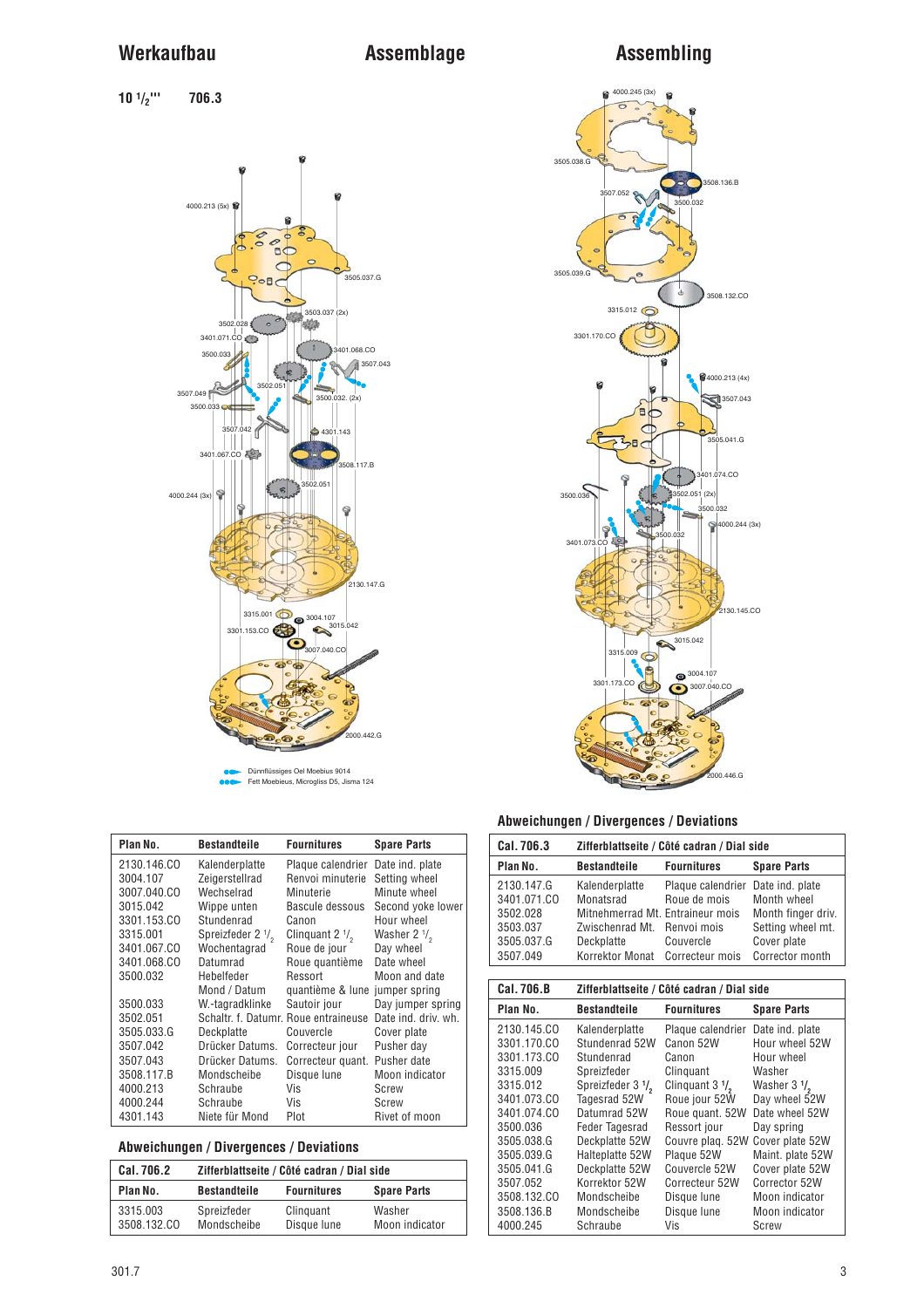### **3. Leistungen 3. Performances 3. Performances**

| <b>Kaliber</b><br>Calibre<br><b>Caliber</b>                                   | <b>Bedingungen</b><br><b>Conditions</b><br><b>Conditions</b> |                | <b>Momentaner Gang</b><br>Marche instantanée<br>Instantaneous rate | <b>Stromaufnahme</b><br><b>Consommation courant</b><br><b>Power consumption</b> |                 | <b>Drehmoment</b><br><b>Couple utile</b><br><b>Torque</b> |          | Gangreserve<br><b>Autonomie</b><br><b>Autonomy</b> |
|-------------------------------------------------------------------------------|--------------------------------------------------------------|----------------|--------------------------------------------------------------------|---------------------------------------------------------------------------------|-----------------|-----------------------------------------------------------|----------|----------------------------------------------------|
| Einheit / Unité / Unit                                                        |                                                              |                | Mi (s/month)                                                       | $I(\mu A)$                                                                      |                 | $T(\mu Nm)$                                               |          | A (Monat/mois/month)                               |
| Typ.Wert / Valeur / value                                                     |                                                              |                |                                                                    |                                                                                 |                 | sec.                                                      | min.     |                                                    |
| 706-706.3                                                                     | 1.55V                                                        | $23^{\circ}$ C | $-10/+20$                                                          | 0.80                                                                            | < 1.13          | 8                                                         | 440      | 74                                                 |
| 706.B                                                                         | Batt./ Pile                                                  | 43 mAh         | $-10/+20$                                                          | 1.65                                                                            | < 1.85          | 12                                                        | 660      | 36                                                 |
| Magnetfeldabschirmung / Résist. aux champs magn. / Resist. to magnetic fields |                                                              |                |                                                                    |                                                                                 | 18.8 Oe         |                                                           | 1500 A/M |                                                    |
| Betriebstemperatur / Température d'opération / Operating temperature          |                                                              |                |                                                                    |                                                                                 | $0-50\degree$ C |                                                           |          | (←<br>Norm                                         |
| Schockresistenz / Résistance au choc/ Shock resistance                        |                                                              |                |                                                                    |                                                                                 | NIHS 91-10      |                                                           |          |                                                    |

### **Anzeige Ende der Batterielaufzeit EOL Indication de fin de vie de pile EOL Battery end-of-life indication EOL**

Folgende Kaliber sind mit dem Les calibres suivants sont The following calibers are<br>
EOL-System ausgerüstet: munis du système EOL: equipped with EOL: **EOL-System ausgerüstet:** 

Der Sekundenzeiger hält während L'aiguille de secondes s'arrête The second-hand stops for 4 Sekunden an und holt dann die 4 durant 4 secondes puis fait 4 seconds before executing<br>
4 Seconds before executing<br>
4 Septinge kurzfristig nach.<br>
4 Seconds before executing<br>
4 Seconds before executing Sprünge kurzfristig nach. rapidement 4 pas. The rapidly the 4 steps. ႮჀႵ



**Swiss Made 10** 1/2**''' – 706, 706.2, 706.3, 706.B**

## **4. Elektr. Messungen 4. Contrôles électriques 4. Electrical checking**





| <b>Kaliber</b> | Pos. | <b>Einheit</b> | <b>Messwerte</b>       | <b>Kontrolle</b>                              | <b>Bemerkungen</b>                          |
|----------------|------|----------------|------------------------|-----------------------------------------------|---------------------------------------------|
| <b>Calibre</b> | Pos. | Unité          | Valeurs mesurées       | <b>Contrôle</b>                               | <b>Remarques</b>                            |
| <b>Caliber</b> | Pos. | <b>Unit</b>    | <b>Measured values</b> | <b>Check</b>                                  | <b>Remarks</b>                              |
|                |      |                |                        | Batterie-Spannung                             | Batterie herausnehmen und messen            |
| 706-706.B      | 1    | V              | 1,55                   | Tension de la pile                            | Enlever et mesurer la pile                  |
|                |      |                |                        | Battery voltage                               | Remove battery for measuring                |
| 706-706.3      |      |                | 0.80 < 1.13            | Stromaufnahme                                 | Ohne Batterie, mit externer Speisung        |
|                | 2    | μA             |                        | Consom, de courant                            | Sans pile, avec alimentation externe        |
| 706.B          |      |                | 1,65 < 1,85            | Power consumption                             | Without battery, with external power supply |
|                |      |                |                        | Funktionskontrolle bei Minimalspannung        | Ohne Batterie, mit externer Speisung        |
| 706-706.B      | 2    | V              | < 1.30                 | Contrôle de fonctionnement à tension minimale | Sans pile, avec alimentation externe        |
|                |      |                |                        | Check with lowest possible voltage            | Without battery, with external power supply |
|                |      |                |                        | Spulenwiderstand                              | Ohne Batterie                               |
| 706-706.B      | 3    | KΩ             | $1,75 - 1,95$          | Résistance de la bobine                       | Sans pile                                   |
|                |      |                |                        | Resistance of the coil                        | Without battery                             |
|                |      |                |                        | Spulenisolation                               | Ohne Batterie                               |
| 706-706.B      | 4    | KΩ             | $\infty$               | Isolation de la bobine                        | Sans pile                                   |
|                |      |                |                        | Coil insulation                               | Without battery                             |
|                |      | Sek./Monat     |                        | Induktivsonde 60 Sek.                         | <b>Mit Batterie</b>                         |
| 706-706.B      |      | sec./mois      | $-10/+20$              | Senseur inductiv 60 sec.                      | Avec pile                                   |
|                |      | sec./month     |                        | Inductive sensor 60 sec.                      | With battery                                |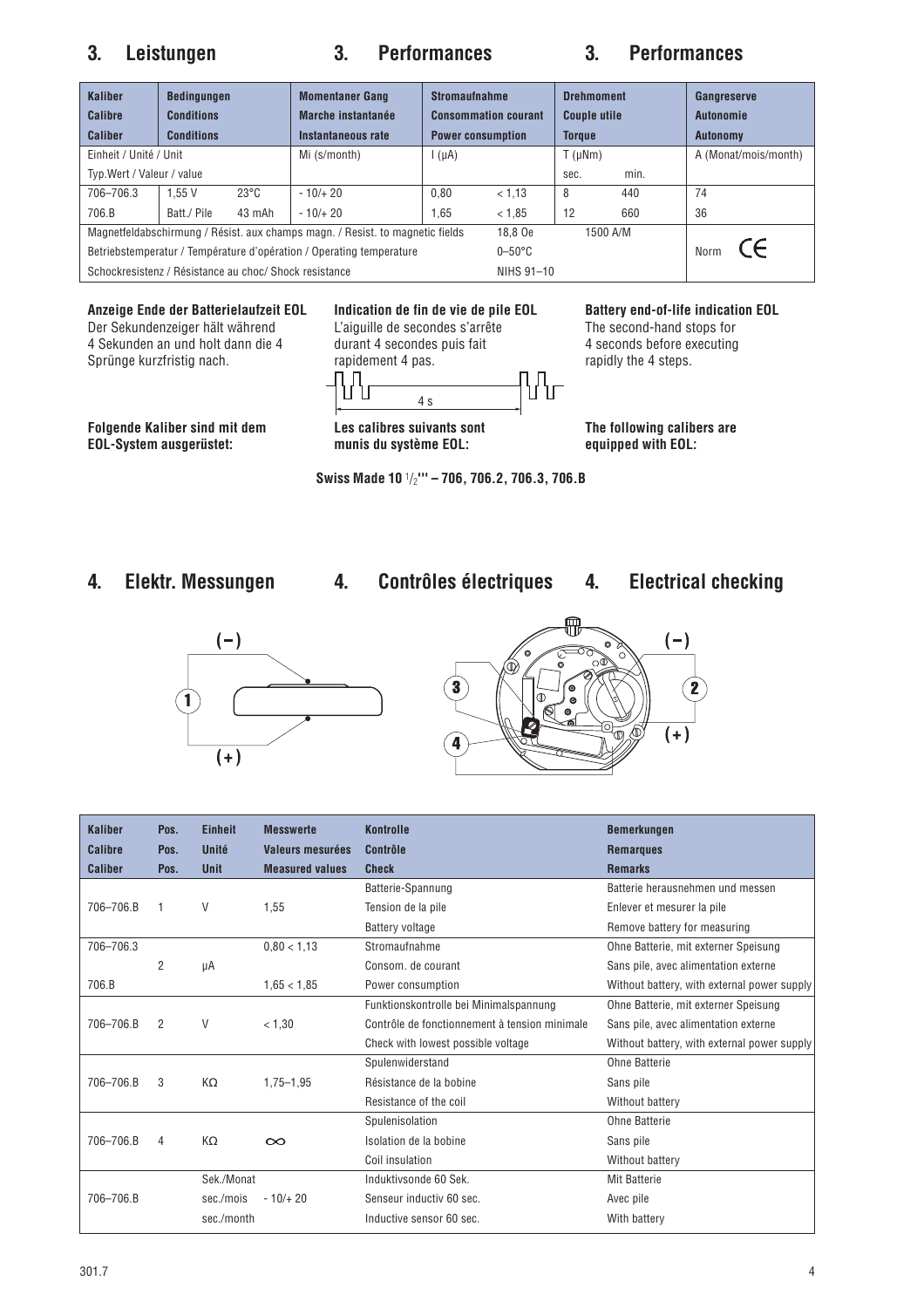# **5. Zeigerwerk 5. Aiguillage 5. Dial-train**

| <b>Kaliber</b><br><b>Calibre</b><br><b>Caliber</b> | <b>Zeigerwerk</b><br>Aiguillage<br><b>Height of</b><br>dial train | Einzelteil-Höhe<br>Hauteur de la pièce ind.<br><b>Height of individ. piece</b> |      |      | mm<br>mm<br>mm |      |      | Dépassement platine<br><b>Height from basemm</b> | Höhe ab Zifferblattauflage | mm<br>mm  |
|----------------------------------------------------|-------------------------------------------------------------------|--------------------------------------------------------------------------------|------|------|----------------|------|------|--------------------------------------------------|----------------------------|-----------|
|                                                    | No.                                                               | A                                                                              | B    | C    | D              | W    | Е    | F                                                | G                          | <b>RS</b> |
| 706<br>706.2<br>706.3                              |                                                                   | 3.12                                                                           | 2.10 | 4.79 | 2,09           | -    | 1.45 | 1.15                                             | 1.85                       | -         |
| 706.B                                              |                                                                   | 4.79                                                                           | 3.76 | 6.45 | 3.60           | 2,32 | 2.40 | 2.10                                             | 2.80                       | 1,40      |





Die Zeiger dürfen nur bei zentral abgestützter Räderwerkbrücke gesetzt werden. Der Aufpressdruck darf 30 N (3,0 kp) nicht übersteigen.

Lors de la pose des aiguilles, le pont de rouage doit être soutenu. La force de chassage ne doit pas dépasser 30 N (3,0 kp).

Hands can only be set if train wheel bridge is supported by a movement holder. Pressure while setting hands must not exceed 30 N (3,0 kp).

# **6. Einschalen 6. Emboîtage 6. Casing**

**Zifferblattdicke mm Epaisseur du cadran mm Dial thickness mm** 1 standard 706 0,40 1 standard 706.B 0,40



# HI KL 1,20 0.70 0,20 1,80

**Ø Zeigeranpassung mm**<br>**Ø Ajustement des aiquilles mm Ø Ajustement des aiguilles mm Ø Adjustment of hands mm**

Für Einzelheiten verlangen Sie bitte die entsprechenden Zeigerwerkpläne! Pour plus de détails demandez nos plans d'aiguillage! For more detailed information please ask for the corresponding hand drawings!

**10 1/2''' 706, 706.2, 706.3**





Drücker / Poussoir / Pusher Weg & Sicherheit: Chemin & Sécurité: 0,80 + 0,10 = 0,90 Length & Security: